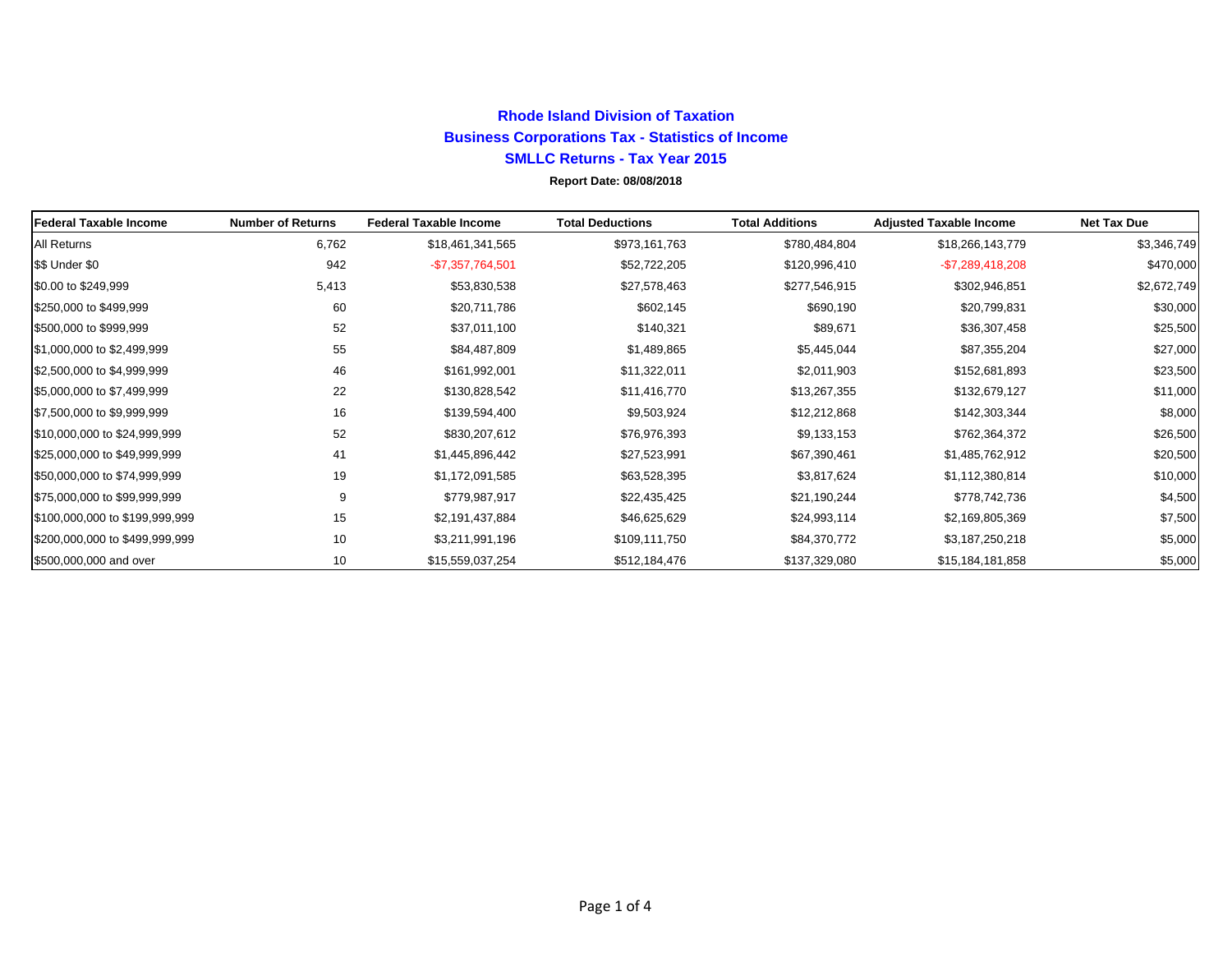### **Rhode Island Division of Taxation Business Corporations Tax - Statistics of Income SMLLC Returns - Deductions from Federal Taxable Income - Tax Year 2015 Report Date: 08/08/2018**

|                                | Number of      | <b>Exempt Dividends and Interest</b> |           | <b>Bonus Depreciation and Sec 179</b> |               | <b>Discharge of Indebtedness</b> |              |
|--------------------------------|----------------|--------------------------------------|-----------|---------------------------------------|---------------|----------------------------------|--------------|
| Federal Taxable Income         | <b>Returns</b> | Count                                | Amount    | Count                                 | Amount        | Count                            | Amount       |
| All Returns                    | 6,762          | 8                                    | \$756,906 | 286                                   | \$923,373,243 | 6                                | \$49,115,525 |
| \$\$ Under \$0                 | 942            |                                      | \$1       | 90                                    | \$52,723,665  | $\Omega$                         | \$0          |
| \$0.00 to \$249,999            | 5,413          |                                      | \$0       | 107                                   | \$27,572,199  | 3                                | \$7,958      |
| \$250,000 to \$499,999         | 60             |                                      | \$313,484 |                                       | \$288,661     | 0                                | \$0          |
| \$500,000 to \$999,999         | 52             | 0                                    | \$0       | 5                                     | \$140,321     | 0                                | \$0          |
| \$1,000,000 to \$2,499,999     | 55             |                                      | \$140,140 | 12                                    | \$1,490,907   |                                  | \$140,142    |
| \$2,500,000 to \$4,999,999     | 46             |                                      | \$26,788  | 10                                    | \$11,295,223  | 0                                | \$0          |
| \$5,000,000 to \$7,499,999     | 22             | 0                                    | \$0       | 5                                     | \$4,160,946   |                                  | \$7,055,256  |
| \$7,500,000 to \$9,999,999     | 16             | 0                                    | \$0       | 6                                     | \$9,503,924   | $\Omega$                         | \$0          |
| \$10,000,000 to \$24,999,999   | 52             |                                      | \$14,037  | 10                                    | \$76,962,356  | 0                                | \$0          |
| \$25,000,000 to \$49,999,999   | 41             | 0                                    | \$0       | 12                                    | \$27,523,991  | $\Omega$                         | \$0          |
| \$50,000,000 to \$74,999,999   | 19             |                                      | \$243,069 | 8                                     | \$63,285,326  | $\Omega$                         | \$0          |
| \$75,000,000 to \$99,999,999   | 9              | 0                                    | \$0       | 2                                     | \$22,435,425  | $\Omega$                         | \$0          |
| \$100,000,000 to \$199,999,999 | 15             | 0                                    | \$0       | 5                                     | \$4,713,460   |                                  | \$41,912,169 |
| \$200,000,000 to \$499,999,999 | 10             |                                      | \$19,387  | 3                                     | \$109,092,363 | $\Omega$                         | \$0          |
| \$500,000,000 and over         | 10             | 0                                    | \$0       | 4                                     | \$512,184,476 | $\mathbf 0$                      | \$0          |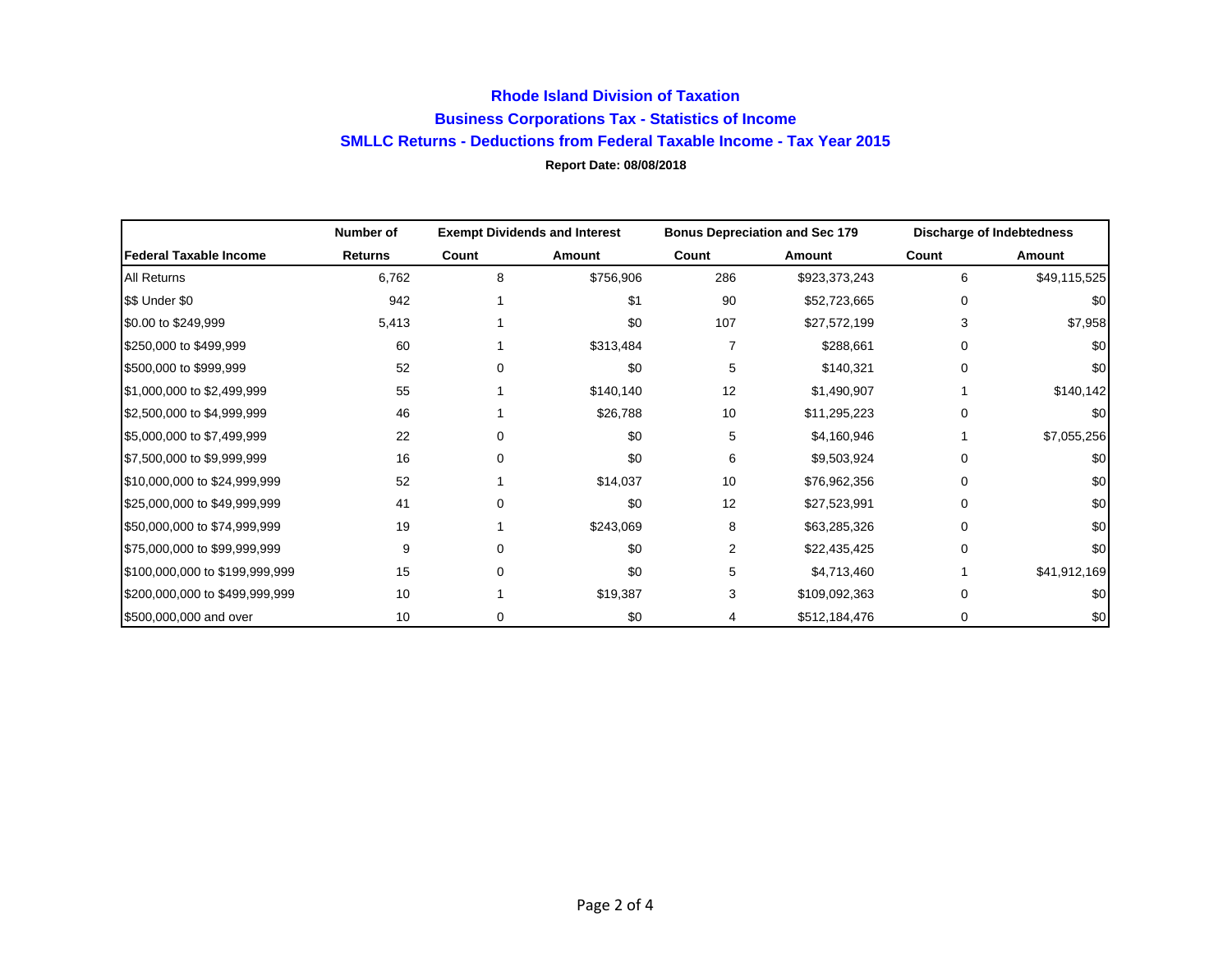### **Rhode Island Division of Taxation Business Corporations Tax - Statistics of Income SMLLC Returns - Additions to Federal Taxable Income - Tax Year 2015 Report Date: 008/08/2018**

|                                | Number of      | <b>Interest Income</b> |              | <b>Bonus Depreciation and Sec 179</b> |               |
|--------------------------------|----------------|------------------------|--------------|---------------------------------------|---------------|
| <b>Federal Taxable Income</b>  | <b>Returns</b> | Count                  | Amount       | Count                                 | Amount        |
| All Returns                    | 6,762          | 32                     | \$59,742,658 | 166                                   | \$701,208,345 |
| \$\$ Under \$0                 | 942            | 5                      | \$2,229,544  | 70                                    | \$118,766,866 |
| \$0.00 to \$249,999            | 5,413          | 11                     | \$26,078,214 | 35                                    | \$250,870,601 |
| \$250,000 to \$499,999         | 60             | 1                      | \$534,136    | 4                                     | \$156,054     |
| \$500,000 to \$999,999         | 52             | 0                      | \$0          | 2                                     | \$89,671      |
| \$1,000,000 to \$2,499,999     | 55             | 2                      | \$3,392,355  | 9                                     | \$2,072,759   |
| \$2,500,000 to \$4,999,999     | 46             |                        | \$3,365      | 5                                     | \$2,008,538   |
| \$5,000,000 to \$7,499,999     | 22             | 4                      | \$11,101,059 | 3                                     | \$177,628     |
| \$7,500,000 to \$9,999,999     | 16             |                        | \$4,272,430  | 2                                     | \$2,556,902   |
| \$10,000,000 to \$24,999,999   | 52             | $\overline{2}$         | \$478,186    | 6                                     | \$8,654,967   |
| \$25,000,000 to \$49,999,999   | 41             | 0                      | \$0          | 9                                     | \$55,806,894  |
| \$50,000,000 to \$74,999,999   | 19             | 3                      | \$1,571,515  | 3                                     | \$2,246,109   |
| \$75,000,000 to \$99,999,999   | 9              | 0                      | \$0          | 4                                     | \$21,190,244  |
| \$100,000,000 to \$199,999,999 | 15             | $\Omega$               | \$0          | 6                                     | \$24,993,114  |
| \$200,000,000 to \$499,999,999 | 10             |                        | \$5,375,199  | 3                                     | \$78,995,573  |
| \$500,000,000 and over         | 10             |                        | \$4,706,655  | 5                                     | \$132,622,425 |